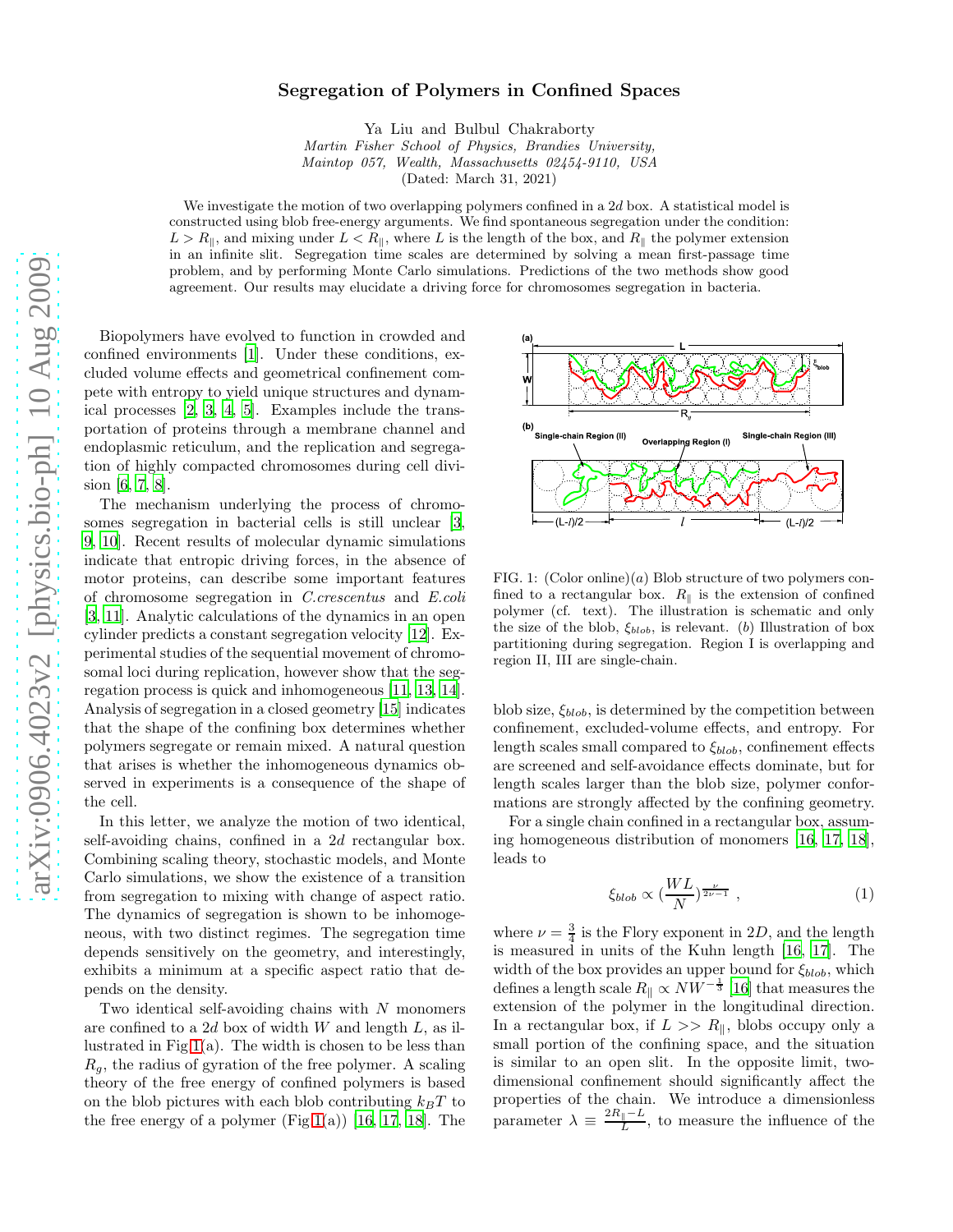closed geometry;  $\lambda \geq 1$  if  $L \leq R_{\parallel}$ , and  $\lambda \leq 0$  if  $L \geq 2R_{\parallel}$ . Since each blob contributes  $\sim k_BT \equiv \frac{1}{\beta}$  to the free energy of a single polymer [\[16,](#page-3-15) [17\]](#page-3-16),  $F(L, W, N)$ :

<span id="page-1-0"></span>
$$
\beta F(L, W, N) \propto N_{blob} = \begin{cases} \frac{N^3}{(LW)^2} & \text{if } \lambda \ge 1\\ \frac{N^3}{(R_{\parallel}W)^2} = NW^{-\frac{4}{3}} & \text{if } \lambda \le 1 \end{cases} (2)
$$

where  $N_{blob}$  is the number of blobs in a single confined polymer.

In order to model two overlapping polymers, as illustrated in Fig[.1\(](#page-0-0)a), the blob picture can be extended, assuming (a) that the density is uniform, and (b) that  $R_{\parallel}$ is the same as that of a single polymer (limit of infinitesimal thickness of chains). The monomer linear density for two overlapping polymers is:

<span id="page-1-2"></span>
$$
\phi = \begin{cases} \frac{2N}{L} & \text{if } \lambda \ge 1\\ \frac{2N}{R_{\parallel}} & \text{if } \lambda \le 1 \end{cases}
$$
 (3)

During the process of segregation, the box space is naturally partitioned into three regions: Region I of length l where the two polymers overlap, and Regions II and III that are occupied by single-polymer segments (Fig[.1\(](#page-0-0)b)). By symmetry, regions II and III are equivalent. The total free energy of the polymers is a function of the overlap distance  $l, 0 \leq l \leq R_{\parallel}; F(l) = F_o + 2F_s$  where  $F_o, F_s$  denote the free energy in the overlapping and single-chain regions, respectively. If the dominant mechanism of segregation is a lateral sliding of the polymers with negligible transverse displacements, then the linear density in Region I remains fixed at  $\phi$ , defining the monomer densities  $\phi_I = \phi$ ,  $\phi_{II} = \phi_{III} = \frac{2N-\phi I}{L-l}$ . The different densities in regions I and II(III) imply different blob sizes (Fig. [1\(](#page-0-0)b)). Using Eq. [2,](#page-1-0) we obtain  $F_o = F(l, W, \phi l)$ ,  $F_s = F(\frac{L-l}{2}, W, \frac{2N-\phi l}{2})$ . For  $\lambda \geq 1$ ,

$$
\beta F(l) \propto \frac{8N^3}{L^2 W^2} \,, \tag{4}
$$

and for  $0 \leq \lambda \leq 1$ 

<span id="page-1-1"></span>
$$
\beta F(l) \propto \begin{cases} \frac{2}{W} (R_{\parallel} + 3l) & \text{if } 2R_{\parallel} - L \le l \le R_{\parallel} \\ \frac{8}{W} [\frac{(R_{\parallel} - l)^3}{(L - l)^2} + l] & \text{if } 0 \le l \le 2R_{\parallel} - L \end{cases} \tag{5}
$$

For  $\lambda \leq 0$ ,  $\beta F(l) \propto \frac{6l}{W}$  is identical to the free energy of two chains in an open tube [\[12](#page-3-11)], and the longitudinal confinement has no effect. For  $\lambda \geq 1$ , the total free energy is independent of  $l$ , therefore, there is no force driving segregation and the motion of the two chains is purely diffusive [\[18](#page-3-17)]. For  $\lambda \leq 1$ ,  $F(l)$  is a monotonically increasing function of l, and this repulsive potential drives segregation [\[19\]](#page-3-18).

The blob-structure-based free energy function (Eq. [5\)](#page-1-1), can be used to model the long-time behavior of the segregating polymers. The segregation time  $\tau$  is defined as the average time for chains moving from  $l = R_{\parallel}$  to  $l = 0$ ,

which is equivalent to the mean first-passage time of the corresponding Fokker-Planck equation [\[20,](#page-3-19) [21,](#page-3-20) [22\]](#page-3-21).

$$
\frac{\partial P(l,t)}{\partial t} = \frac{\partial}{\partial l} D e^{-\beta F(l)} \frac{\partial}{\partial l} e^{\beta F(l)} P(l,t) , \qquad (6)
$$

where  $P(l, t)$  is the probability of the two chains overlapping by  $l$  at time  $t$ , and  $D$  the diffusion constant given by the Einstein relation,  $D = \frac{k_B T}{N \zeta}$  with  $\zeta$  being the monomer friction coefficient [\[22,](#page-3-21) [23\]](#page-3-22). This description is valid if the segregation process is sufficiently slow such that at each stage, the motion of segments is controlled by equilibrium statistics [\[20](#page-3-19), [22](#page-3-21), [23](#page-3-22)]. The global relaxation time of the end-to-end distance of a confined polymer grows less rapidly than  $N^2$  [\[24,](#page-3-23) [25](#page-3-24)]. As shown below, the segregation time in the regime  $\lambda \simeq 1$ , grows faster than  $N^2$ , making the equilibration assumption reasonable. Since  $F(l)$  is a piecewise continuous function with different expressions in Regions I and II(III), the mean first-passage time can be written as the sum of the firstpassage times of two subprocesses:  $\tau = \tau_1 + \tau_2$ , where  $\tau_1$ is for the subprocess of separation between  $l = R_{\parallel}$  and  $l = 2R_{\parallel} - L$  due to the entropy, and  $\tau_2$  is for separation between  $l = 2R_{\parallel} - L$  and  $l = 0$  due to the competition between the entropic force and longitudinal pressure [\[26,](#page-3-25) [27\]](#page-3-26). Introducing  $x \equiv R_{\parallel} - l$ , we obtain, modulo constant factors:

<span id="page-1-3"></span>
$$
\tau_1 = \frac{1}{D} \int_0^{L-R_{\parallel}} e^{\beta \mathcal{F}_1(x)} \int_0^x e^{-\beta \mathcal{F}_1(y)} dy dx
$$

$$
\tau_2 = \frac{1}{D} \int_{L-R_{\parallel}}^{R_{\parallel}} e^{\beta \mathcal{F}_2(x)} \int_{L-R_{\parallel}}^x e^{-\beta \mathcal{F}_2(y)} dy dx \quad (7)
$$

where  $\beta \mathcal{F}_1(x) = -\frac{6}{W}x$ ,  $\beta \mathcal{F}_2(x) = \frac{8}{W}(\frac{x^3}{(L-R_{\parallel})^2})$  $\frac{x^3}{(L-R_{\parallel}+x)^2} - x$ [\[22,](#page-3-21) [27\]](#page-3-26).

In the limit of  $\lambda \approx 0$  ( $L \approx 2R_{\parallel}$ ), the segregation time is governed by  $\tau_1$ :

<span id="page-1-4"></span>
$$
\tau_1 = \frac{W^2}{36D} [e^{-\frac{6(L - R_{\parallel})}{W}} + \frac{6(L - R_{\parallel})}{W} - 1] \approx \beta \zeta W N (L - R_{\parallel})
$$
\n(8)

In the second equation, the limit  $\frac{L-R_{\parallel}}{W} \approx \frac{R_{\parallel}}{W} >> 1$  is taken. Comparison with the time scale for pure diffusion from overlapping to separation  $\tau_{diff} \sim \beta \zeta N R_{\parallel}^2$  [\[16\]](#page-3-15), shows that the segregation time is much smaller than  $\tau_{diff}$ . In the limit of  $\lambda \approx 1, \tau_2$  is dominant. Since  $\beta \mathcal{F}_2(x)$ is a gradually decreasing function with changes of the order of  $(1 - \lambda)^2$ , a linear approximation can be used to estimate  $\beta \mathcal{F}_2(x)$ :

<span id="page-1-5"></span>
$$
\tau \approx \frac{\beta \zeta W^{\frac{1}{3}} N^3}{(L - R_{\parallel})} \tag{9}
$$

Blob scaling arguments for free energy are only valid for  $(L - R_{\parallel}) > W$ , which provides an upper limit:  $\tau \leq$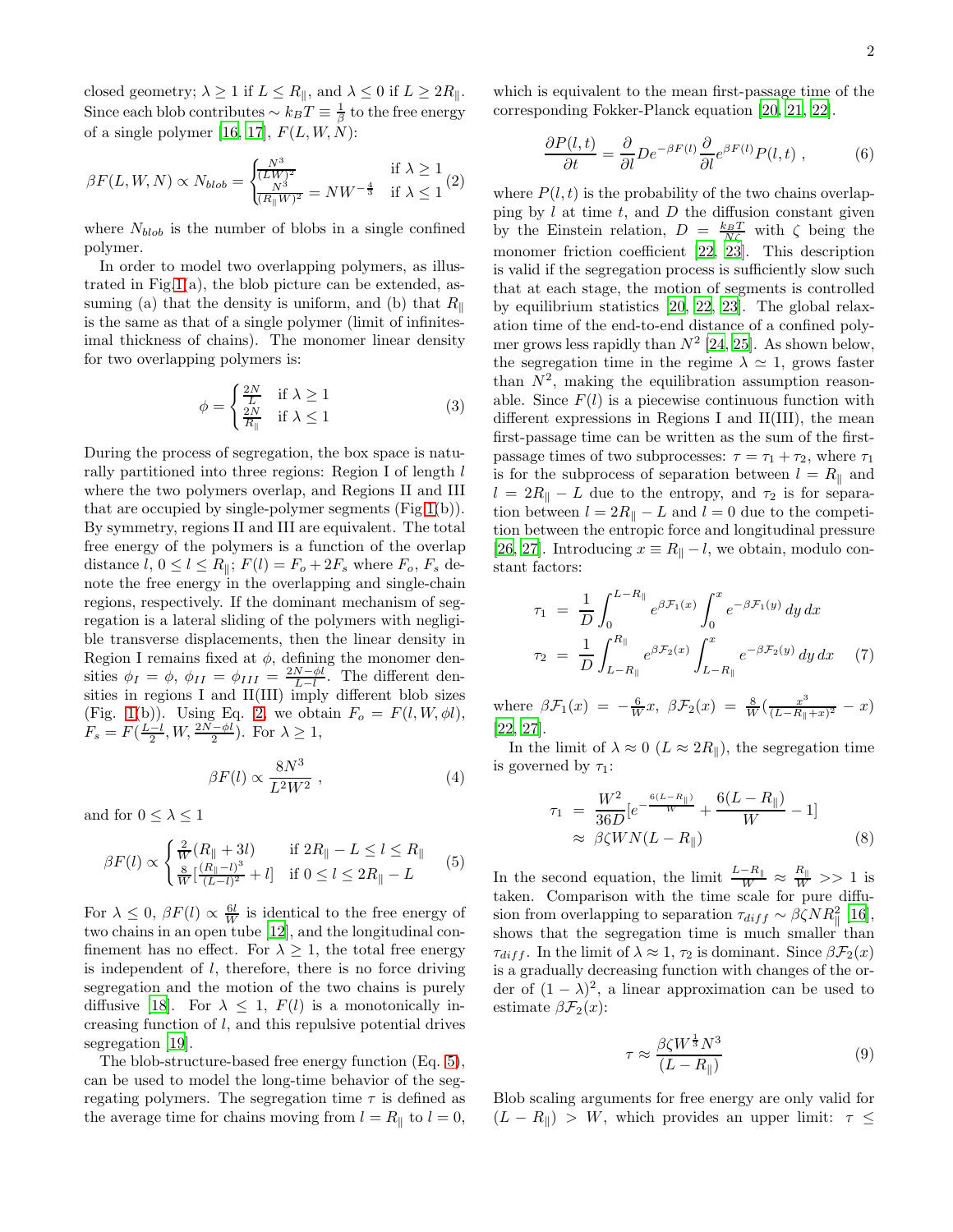$\frac{\beta \zeta W^{\frac{1}{3}} N^3}{W} \simeq \tau_{diff}$ . Therefore, as  $L \to R_{\parallel}^+$ ,  $\tau \to \tau_{diff}$ , the segregation dynamics approaches the unbiased-diffusion limit. Since  $\tau_1$ ,  $\tau_2$  are decreasing and increasing functions of  $L - R_{\parallel}$ , respectively, the segregation time can exhibit a minimum as a function of  $L$  for a fixed  $N$  and  $W$ .

These theoretical predictions, were tested using Monte Carlo simulations based on the bond fluctuation model (BFM) [\[28](#page-3-27), [29](#page-3-28)]. The BFM is a coarse-grained model of polymers in which chains live on a hypercubic lattice and fluctuations on scales smaller than the lattice constant are suppressed. The polymer is represented by a chain of effective monomers connected by bonds which are constructed to account for excluded-volume effects. An overlapping configuration of two chains is created by introducing a pseudo harmonic interaction:  $\sum_{i=1}^{N} k(\mathbf{R}_{1i} - \mathbf{R}_{2i})^2$ , where  $\mathbf{R}_{mn}$  denotes the position vector of the nth monomer on the mth polymer and  $k$ is a parameter controlling the attractive strength. This interaction is turned off after the two chains are fully relaxed in the overlapped configuration. The separation between two chains is measured by the horizontal  $(X_{cc})$ and vertical  $(Y_{cc})$  projection of the centers of mass, and  $X_{cc}$  is related to l:

$$
X_{cc} = \begin{cases} \frac{1}{2}(L-l) & \text{if } 0 < l < 2R_{\parallel} - L \\ R_{\parallel} - l & \text{if } 2R_{\parallel} - L < l < R_{\parallel} \end{cases}
$$
(10)

Simulations were performed over a wide range of parameters:  $80 < N < 200, 30 < L < 140$ , keeping  $W = 10$ fixed. Each Monte Carlo trajectory spans a few hundred Rouse times [\[16](#page-3-15), [28\]](#page-3-27), and twenty independent trajectories are sampled for each set of parameters. We have checked the validity of the assumption in Eq. [3](#page-1-2) and find that the difference of average extension between single chain and two chains is less than 6% [\[30](#page-3-29)]. Fig[.2](#page-2-0) illustrates the evolution of  $X_{cc}$  and  $Y_{cc}$  with respect to Monte Carlo Steps (MCS).

As shown in Fig[.2\(](#page-2-0)a), for  $\lambda = 0.39, 0.65, 0.66, X_{cc}$ grows and fluctuates around  $L/2$  and  $Y_{cc}$  decreases to zero, a signature of segregation. The time scale for reaching a well-defined average is the same for  $X_{cc}$  and  $Y_{cc}$ , which is a convincing argument for equating this measured time to the calculated segregation time,  $\tau$ . Fig. 2(b) shows that for  $\lambda = 1.08$ ,  $X_{cc}$  and  $Y_{cc}$  do not grow but fluctuate between 0 and  $\frac{L}{2}$  (X<sub>cc</sub>), and between 0 and  $\frac{W}{2}(Y_{cc})$ , indicating a lack of segregation.

In Fig. [3\(](#page-3-30)a),(b), Monte Carlo simulation results and numerical integrals of Eq. [7](#page-1-3) are shown; both demonstrate non-monotonic behavior of  $\tau$  as a function of L. In Fig.  $3(c)$  $3(c)$ , (d), the segregation time  $\tau$  is scaled according to the relations in Eq. [8](#page-1-4) and [9,](#page-1-5) the linear fits support the theoretical predictions in the asymptotic regimes.

Fig. [4](#page-3-31) shows simulation data and the theoretical predicted phase boundary separating the segregated and the mixed phase, demonstrating the accuracy of the theoretical predictions. Along each line, which corresponds to a 3



<span id="page-2-0"></span>FIG. 2: (Color online)(a). Plot of  $2X_{cc}/L$  vs. MCS in the segregation region for  $(\lambda = 0.39; N = 100, L = 60)$ ,  $(\lambda = 0.65;$  $N = 120, L = 65$ , and  $(\lambda = 0.66; N = 200, L = 100)$ . The inset shows  $Y_{cc}$  vs. MCS. (b). Plot of  $2X_{cc}/L$  and  $2Y_{cc}/L$  vs. MCS in the mixing region:  $(\lambda = 1.08; N = 100, L = 40)$ .

given chain length, the geometry with minimal segregation time is marked (Fig. [4\)](#page-3-31). A minimal extension of the blob picture to 3d ring polymers such as the chromosome of E.coli is to require  $\xi_{blob} \leq \frac{W}{2}$  rather than W [\[30\]](#page-3-29). Applying this model to E.coli, using measured parameters [\[3,](#page-3-2) [15](#page-3-14), [31\]](#page-3-32):  $\xi_{hlob} \approx 87nm$ ,  $W \approx 0.24nm$ , and  $L \approx 1.39 \mu m$ , locates E.coli in the segregation phase and close to the geometrical condition of minimum segregation-time. While this observation may be fortuitous since chromosome strand is immensely more complicated than a linear polymer, it raises the interesting possibility that genome segregation times could have applied evolutionary selection pressure to genome lengths.

In conclusion, we have investigated the dynamics of segregation of two self-avoiding chains confined to a narrow rectangular box. A theoretical framework, based on the blob picture to capture the essence of the competition between excluded volume and confining effects, predicts a rich phenomenology of transitions between segregated and mixed states and optimal geometries that minimize